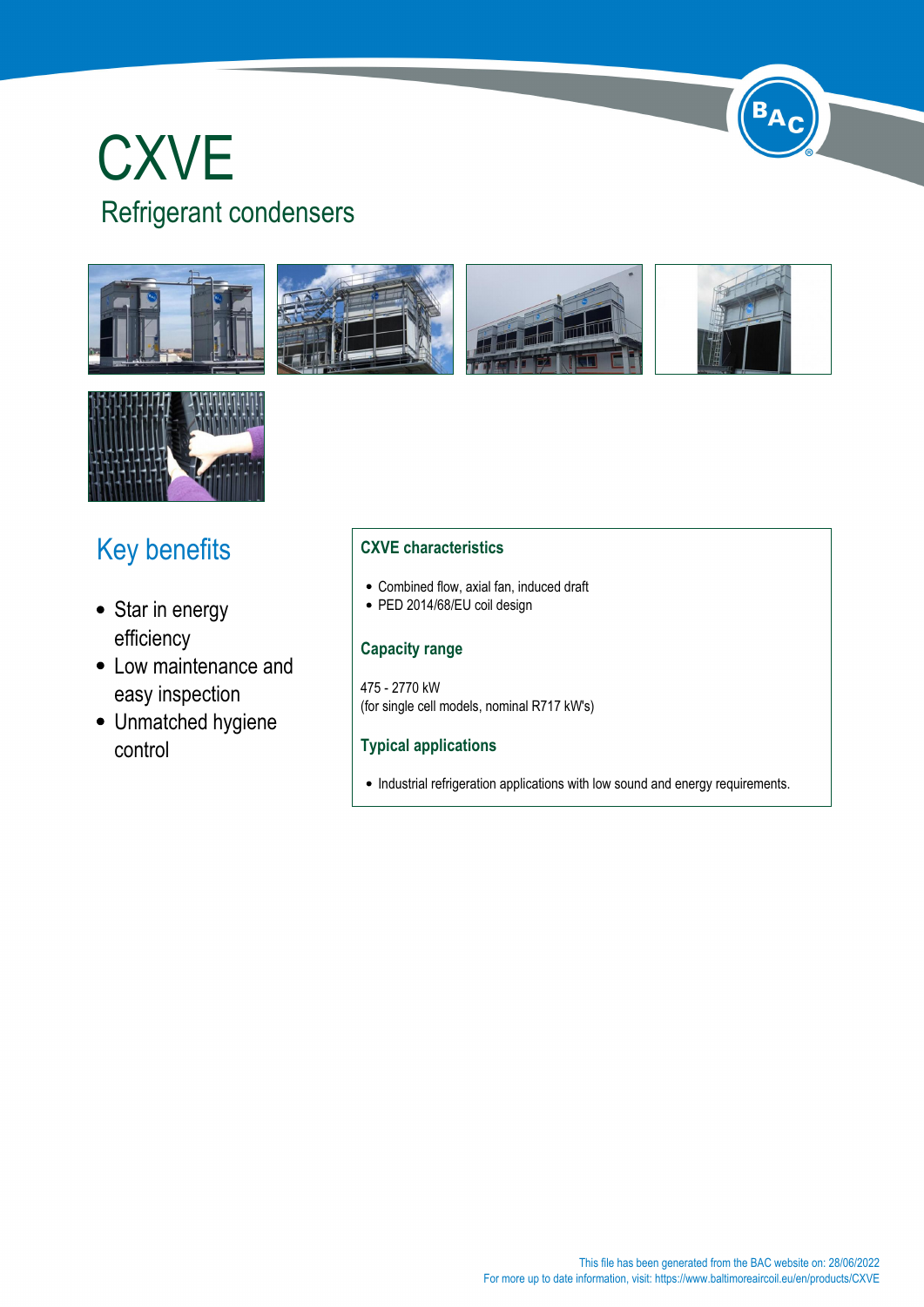### **Star in energy efficiency**

- [Evaporative cooling](https://www.baltimoreaircoil.eu//en/node/1396) PLUS unique [combined heat transfer system](https://www.baltimoreaircoil.eu//en/node/1902) for minimized system-wide energy consumption. This patented combined flow design from BAC ensures unrivalled efficient heat rejection at the lowest possible energy input.
- **Axial fan** uses **half the energy** of similar centrifugal fan units.
- [Bacross II fill](https://www.baltimoreaircoil.eu//en/node/2421) factory-configured for unrivalled water/air contact and minimal air pressure drop. Guarantees **optimal condenser efficiency**.
- **High efficiency fan motors.**

## **Low maintenance and easy inspection**

- Inspection of **water distribution system** (spray branches and nozzles) possible outside the unit, **during operation**. Inspect and maintain safely CXVE condensers with **unrivalled comfort, while standing** inside.
- The CXVE has a **spacious plenum** (internal area) and **easy inspection/maintenance access**.
- **Access via large hinged door to optional internal walkway**: no basin draining needed for unit interior inspection.
- Easy to inspect the **coil** during operation from the outside or from the inside via the **removable drift eliminator modules**.
- Easy to inspect the **fill** from the inside and via the **removable combined inlet shields** from the outside.
- The patented **Bacross II fill** sheets reduce fouling and are telescopically supported, allowing complete inspection of the fill core without dismantling.
- Self-cleaning cold water basin and fill above **sloped basin** to flush out dirt and debris.
- **Fans** are easily accessible from the in- and outside
- Optional clean out port **helps remove** silt and sludge from the cooling tower basin.
- Removable **suction strainer** anti-vortex hood.
- Make-up, drain and overflow easily **accessible** for inspection and cleaning.

## **Unmatched hygiene control**

- Easy-clean and easy-inspect CXVE condensers **reduce hygiene risks** from bacteria (e.g. Legionella) or biofilm inside.
- The patented [Bacross II fill](en/node/2421) sheets reduce fouling and are telescopically supported, allowing complete inspection AND cleaning of the fill core without dismantling.
- **Combined inlet shields** block sunlight to prevent biological growth in the tower, filter the air and stop water splashing outside.
- High efficient **drift eliminators** certified by Eurovent to prevent droplets escaping into the air.
- Optional clean out port **helps remove** silt and sludge from the cooling tower basin.
- Optional sump sweeper piping **prevents sediment collecting in the cold water basin.**

## **Reduced refrigerant charge**